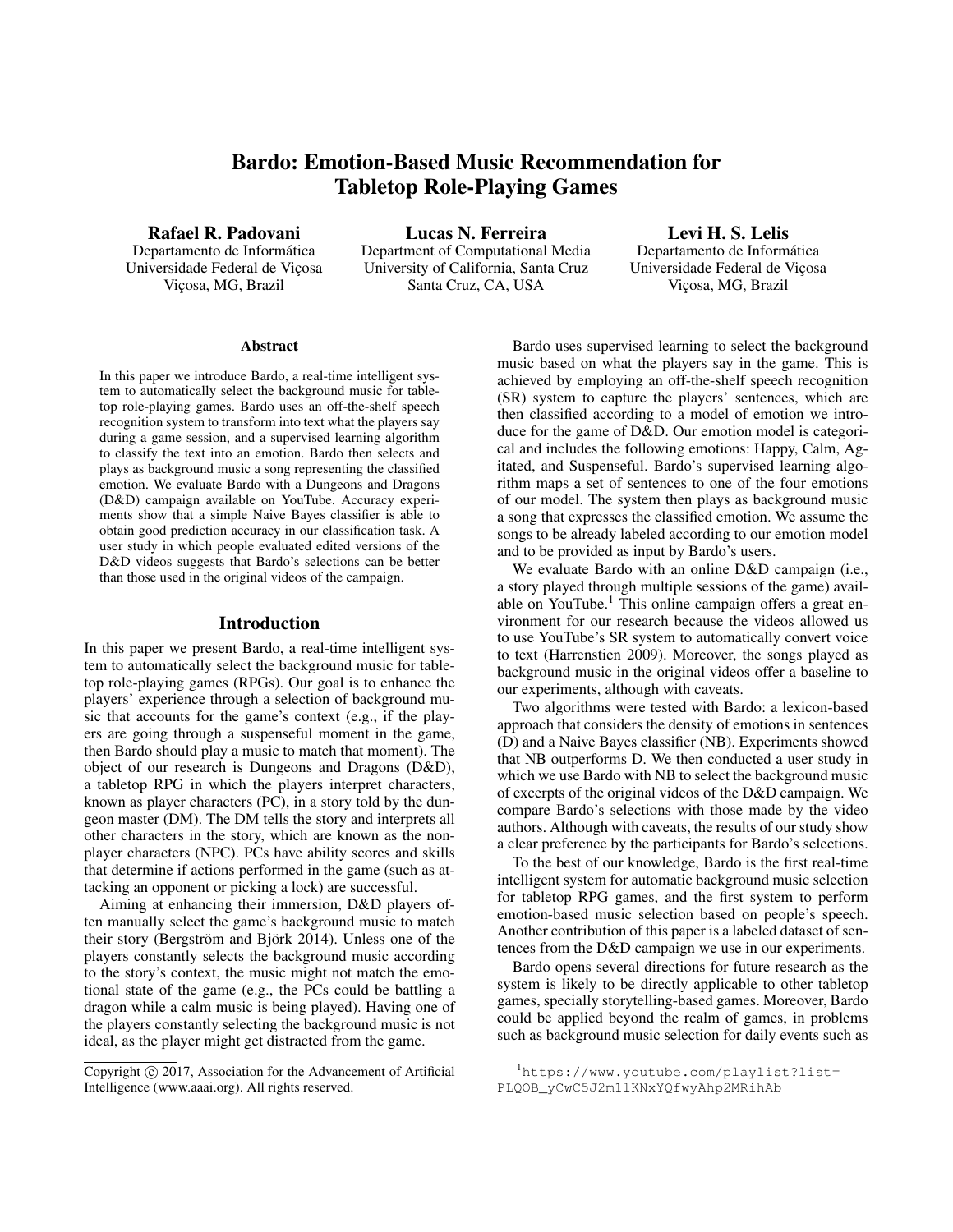having dinner with friends or hosting a party.

# Related Work

Bardo relates to works on text-based emotion recognition (Strapparava and Mihalcea 2008; Alm, Roth, and Sproat 2005) which develop computational techniques to recognize emotions (e.g., anger, sadness, and surprise) from text. To model emotions these techniques can use either categorical or dimensional approaches. Categorical models use discrete labels to describe affective responses (Dalgleish and Power 2000) and dimensional ones attempt to model an affective phenomenon as a set of coordinates in a low-dimensional space (Posner, Russell, and Peterson 2005). Text-based emotion recognition systems are usually lexicon-based or machine learned-based, and they are often applied to problems such as sentiment analysis (Pang, Lee, and others 2008), computer assisted creativity (Davis and Mohammad 2014) and text-to-speech generation (Alm 2008).

Davis and Mohammad (2014) used a lexicon-based approach to emotion recognition similar to the one we use in this paper. Their approach was used to classify emotions in novels and later generate music for them. Strapparava and Mihalcea (2008) used a similar lexicon-based method to classify the emotions in newspaper headlines and a Naive Bayes classifier to detect Ekman's emotions (Ekman 1999) in blog posts.

Balabantaray et al. (2012) presented an emotion classifier that is able to determine the emotion of a person's writing; their approach is based on Support Vector Machines. Suttles and Ide (2013) used a Distant Supervision approach (Mintz et al. 2009) to classify emotions considering the eight bipolar emotions defined by Plutchik (1980). This allowed them to treat the multi-class problem of emotion classification as a binary problem for opposing emotion pairs.

Bardo also relates to emotion-based music recommendation systems, which recommend music to match the physiological state of the user (Song, Dixon, and Pearce 2012). Cai et al. (2007) proposed an emotion-based music recommendation approach called MusicSense to automatically suggest music when users read Web documents such as Weblogs. Andjelkovic et al. (2016) proposed an interactive system called MoodPlay to model the user profile based on a set of artists selected by the user. Deng and Leung (2012) considered the user's historical playlist and employed Conditional Random Fields (Lafferty et al. 2001) to predict the user's emotional state. Bardo differs from previous approaches because it performs emotion-based music recommendation considering the user's speech as input.

#### Bardo

Bardo uses the sentences provided by an off-the-shelf SR system to classify the emotion of the game's state according to the four emotions of our model. In contrast with many works that deal with text classification, sentences provided by the SR system are often grammatically incorrect and lack structure. This is because the SR system might not be able to properly translate what is being said by the players. Also, the system could add to the same sentence words said by multiple players. For example, one player could say *"I unsheathe my longsword and move toward the dragon."*, while another player says *"I run away looking for shelter."*. The SR system could capture parts of the two sentences, providing to Bardo a mixture of the two, e.g., *"I run away looking move toward the dragon."*. That is why we classify the emotion of the game based only on the bag of words returned by the SR system, we do not try to use the structure of the sentences, and whenever referring to a sentence, we are referring to a bag of words returned by the SR system. Also, since we use YouTube's system to generate subtitles, what we refer as a sentence is in fact a subtitle, i.e., a bag of words that appears at a given moment on a YouTube video.

Bardo's SR system generates text from what is being said by the players and the text is grouped into sentences. Each sentence is mapped by a supervised learning algorithm to an emotion in our categorical emotion model, which considers the emotions: Happy, Calm, Agitated, and Suspenseful. This model is a simplified version of Ekman's model (Ekman 1999), which considers the following emotions: anger, disgust, fear, happiness, sadness, and surprise. We believe our simplified model to encompass most of the emotions that appear in D&D narratives. Moreover, our model simplifies the supervised learning classification task by accounting for a reduced number of classes.

Since we assume the emotional state of the game to always be classified into one of the four emotions of our model, we can treat the problem of emotion classification in tabletop games as the problem of deciding when to change states in a finite state machine (FSM). In our FSM each emotion is represented by a state and a transition from a state to any other state is possible. We assume the Calm state to be the starting state in all D&D sessions. The state changes whenever the supervised learning model classifies a sentence to be of a state different than the current. Since the emotional state of D&D sessions do not change very frequently, some of the supervised learning algorithms we employ will only change states in the FSM when there is a "clear sign" of change—whenever in "doubt", Bardo will not change states. Tabletop games frequently have clear signs of emotional state changes, which are usually related to the game's mechanics. For example, whenever the DM asks for the PCs to *roll their initiative*, it means that a combat is about to start, indicating a possible change from the current emotional state to the Agitated state (if not already in that state).

Bardo requires as input a set of songs expressing each of the four emotions. Bardo plays a song provided as input for a given emotional state, and it changes the music being played whenever an emotional state change occurs.

Note that one could use other aspects of the speech such as vocal behavior as part of the input for selecting background songs for tabletop games. This is an interesting and challenging direction of future work. The use of vocal behavior for background music selection in games is challenging because often the players demonstrate an emotion in their voice that is different from the emotion of the scene being played. For example, the players of the D&D campaign we use in this paper often demonstrate happiness even when the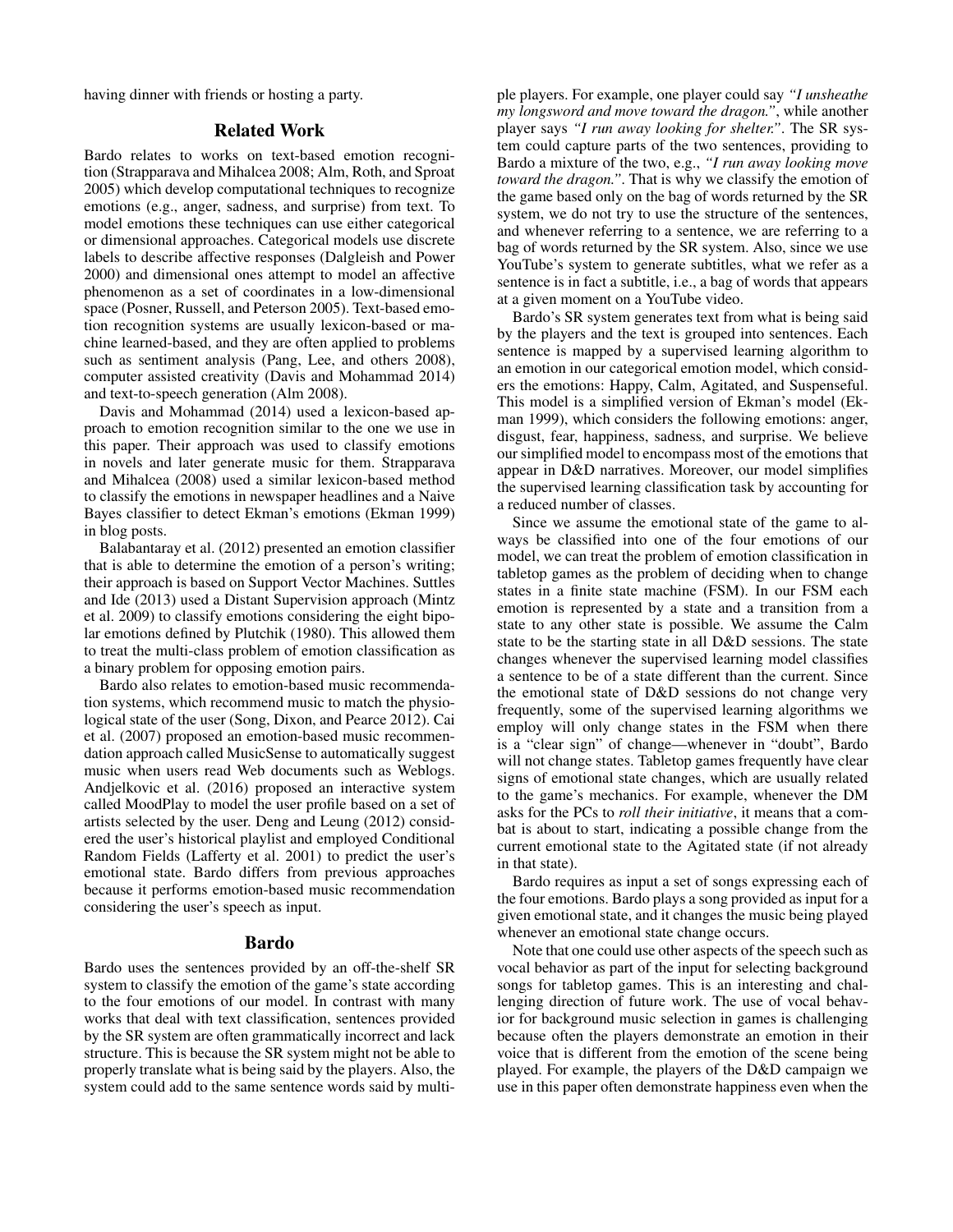PCs are going through suspenseful or agitated scenes.

# The Dataset Annotation Process

Our dataset includes the first 9 of the 12 episodes of a D&D campaign named *Call of the Wild* (CotW), which is available on YouTube. We did not use the last 3 episodes because they did not have the automatically generated subtitles available. The first 9 episodes have 5,892 sentences and 45,247 words, which result in 4 hours, 39 minutes, and 24 seconds of D&D gameplay—each episode is approximately 30 minutes long. CotW is played with D&D's 5th edition, and in addition to the DM, the campaign is played by 3 PCs, all players are male. CotW was the first D&D campaign for one of the PCs, all the other players had experience playing the game.

YouTube generates captions automatically by combining Google's automatic SR technology with its caption system (Harrenstien 2009). In our annotation process we label each sentence generated by YouTube's caption system according to our four-class emotion model.

The process of emotion annotation is hard in general due to its subjectivity. For example, the  $\kappa$  metric for interannotator agreement ranges from 0.24 to 0.51 and the percentage annotation overlap ranges from 45 to 64% for children's fairy tales (Alm, Roth, and Sproat 2005). We hypothesize that emotion annotation for tabletop games is easier as the games' mechanics might offer signs of the player's emotions. Moreover, our emotion model is simpler than the model used by Alm, Roth, and Sproat (2005) for fairy tales—while they use 7 emotions, we use 4. In order to test our hypothesis we enlisted three annotators to label the CotW campaign according to our emotion model. In addition to testing our hypothesis, we expect to produce a more accurate dataset by having three instead of one annotator.

Each annotator watched all 9 episodes and labeled all sentences. The annotation process was done by assuming the PCs' perspective in the story, as there could be moments that PCs and NPCs could experience different emotions. Should two annotators agree on the label of a sentence s, then s is labeled according to the two annotators. One of the annotators watched the videos again to break the ties (sentences that each annotator attributed a distinct label for).

The inter-agreement  $\kappa$  metric of our three annotators was 0.60 and the percentage overlap of the annotations was 0.79. These numbers are higher than what is usually observed in the emotion annotation literature (e.g., emotions in children's fairy tales). This result support our hypothesis that emotion annotation in tabletop games might be easier due to the clues offered by the game mechanics and to the simpler emotion model. Figure 1 shows details of the annotated emotions of all sentences in the first episode of CotW. The xaxis shows the sentences of the episode, ordered by appearance, and the y-axis the four emotions. Each color shows the emotion attributed by one of the annotators to a sentence. For example, in the beginning of the episode all annotators agreed that the emotion Calm represents well that moment of the story. A disagreement between the three annotators is observed around sentence 400, where one annotator believes it to be an Agitated moment of the story, while another believes it to be Suspenseful and the last believes it to be Calm.

| #           | <b>Sentence</b>                          | <b>Emotion</b> |
|-------------|------------------------------------------|----------------|
| $s_{30}$    | word on the street is that there are     | Calm           |
| $S_{31}$    | some people who want your blood just     | Suspense       |
| $S_{32}$    | like you wanted theirs in the last part  | Suspense       |
|             |                                          |                |
| $S_{1,31}$  | it again but hold on rorey shot once oh  | Agitated       |
| $S_{132}$   | okay I get two shots another 28 to it    | Agitated       |
| $S_{1,3,3}$ | yeah it's 12 inch the arrow second arrow | Agitated       |
| $s_{134}$   | hits him and he falls crumples hits a    | Agitated       |
| $S_{135}$   | spacing it's a stone it dies on the spot | Agitated       |

Table 1: An excerpt of our D&D dataset.

After analyzing the video again, the tie-breaker annotator decided that the moment around sentence 400 is Agitated.

The dataset contains 2,005 Agitated sentences, 2,493 Suspenseful, 38 Happy, and 1,356 Calm. Although Happy sentences are rare in CotW, the emotion may appear more frequently in other D&D campaigns. For example, it is common for the story to start with the PCs meeting each other in a tavern, and such scenes might require Happy songs.

Table 1 shows an excerpt of our dataset, from sentence  $s_{30}$ to  $s_{32}$  and from sentence  $s_{131}$  to  $s_{135}$  of an episode (see column "#"). We use the subscript of a sentence to denote the index in which the sentence appears in an episode. For example,  $s_{134}$  occurs immediately after  $s_{133}$ . The second column of the table shows the sentences and the third the sentences' emotion according to the annotators. We highlight the lack of grammatical structure and meaning in some of the sentences, e.g., *it again but hold on rorey shot once oh*.

#### Density-Based Classifier (D)

Our Density-based method (D) classifies a sentence s by counting the number of words associated with a given emotion—the emotion with largest count is chosen as the emotion of s. The associations between words and emotions are provided by the NRC Emotion Lexicon (Mohammad and Turney 2013), which has approximately 14,000 English words annotated with eight different emotions: Anticipation, Anger, Joy, Fear, Disgust, Sadness, Surprise and Trust. In order to use the NRC lexicon we need to find a mapping between NRC's emotions and Bardo's. For example, a mapping would count all words in the Joy, Surprise, and Trust emotions of NRC as words of Bardo's Happy class.

We devised a method to choose the emotion mapping to be used. We divide our labeled dataset into test and training data: 1 episode in the test set and the remaining 8 in the training set. We perform a leave-one-episode-out cross validation procedure in the training set to measure the classification precision of all possible mappings. Since we need to map 7 NRC emotions into 4 Bardo emotions, there are  $4^7 = 16,384$  different mappings to be tested. We use a brute-force search procedure to find the mapping that performs best in the cross-validation procedure in the training set to classify the sentences in the test set. This search procedure is D's supervised learning phase.

In addition to the automatic mapping of NRC emotions into Bardo's emotions, another enhancement we use is a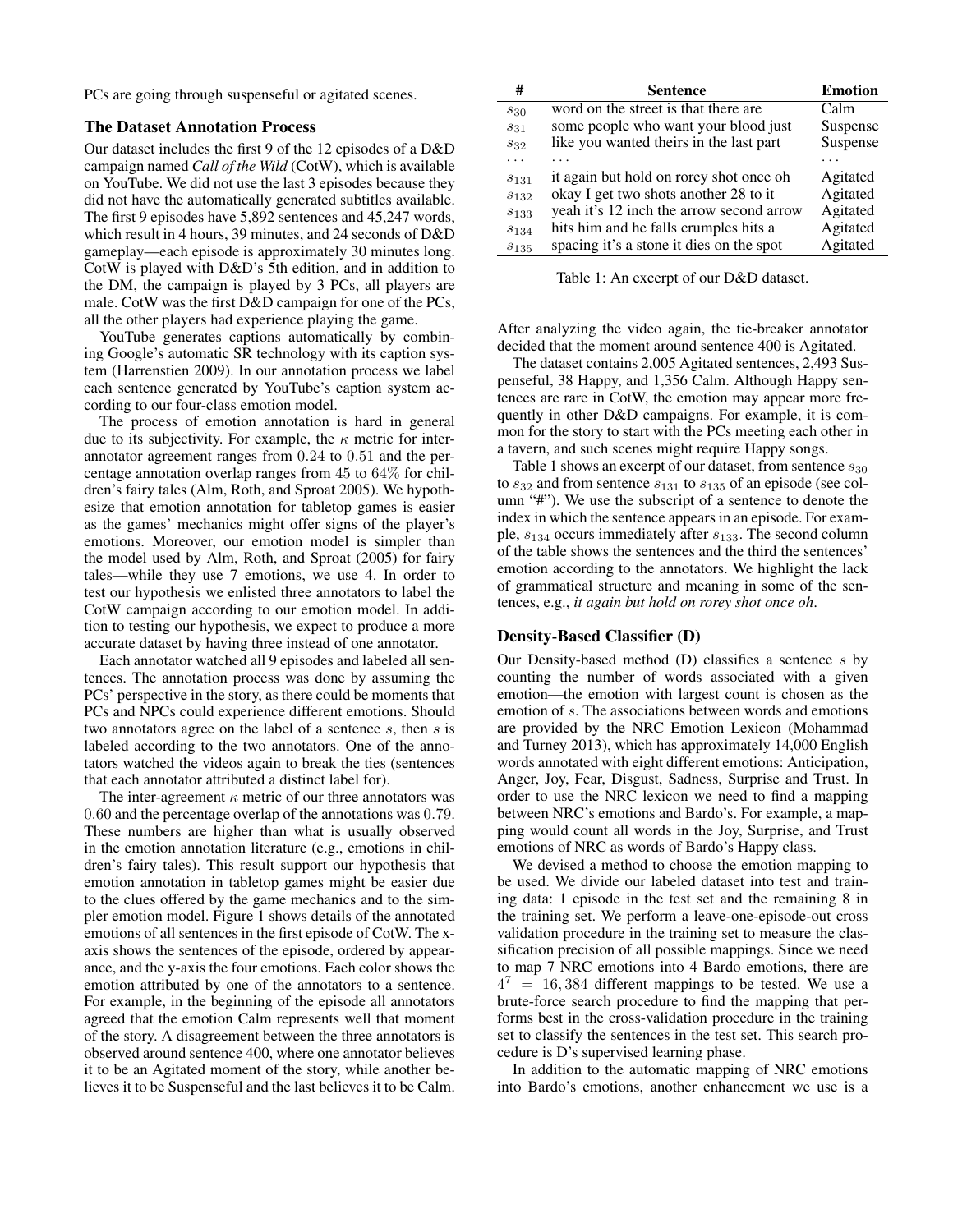

Figure 1: Inter-annotator agreement of the first episode of CotW.

density threshold  $d_t$ . Bardo only switches states in its FSM when D's emotion with the largest count exceeds  $d_t$ . This is because emotion transitions are somewhat rare in D&D sessions, thus ideally Bardo will switch states only when there is a clear sign of emotion change—we expect the density threshold  $d_t$  to avoid unnecessary and incorrect state changes. The value of  $d_t$  is also determined altogether with the emotion mapping in the leave-one-episode-out crossvalidation procedure described above.

Since the number of words in a sentence is usually small (frequently smaller than 10), there is not much information within a sentence to accurately predict its emotion. Thus, to calculate the emotion density of sentence  $s_i$ , we use a sliding window of size  $k$  that is composed by all the sentences from  $s_{i-k-1}$  to  $s_i$ . The sliding window increases the amount of data accounted for D by considering previous sentences in its classification task. Note that sentences from  $s_0$  to  $s_{k-1}$ will be classified with a sliding window of size smaller than  $k$ . As an example, consider the task of predicting the emotion of sentence  $s_{135}$ , shown at the bottom of Table 1. Instead of performing D's counting procedure in sentence  $s_{135}$ alone, if using a sliding window of size 3, we would perform the counting procedure in the union of words of sentences  $s_{135}, s_{134},$  and  $s_{133}$ .

The size of the sliding window is also found in the leaveone-episode-out cross validation procedure we perform in the training set. We test 16, 384 different emotion mappings, 20 threshold values, and 5 sliding window sizes, resulting in 1, 638, 400 parameter values tested during D's training.

#### Naive Bayes Classifier (NB)

Another algorithm we consider for classifying sentences for Bardo is Naive Bayes (NB) (McCallum and Nigam 1998). In NB one computes the probability of a sentence s being of an emotion  $e$ , for all possible  $e$ . NB returns for  $s$  the  $e$  with highest probability. Let  $E$  be the set of all four emotions considered by Bardo. Instead of using the probability of a sentence s being of emotion  $e \in E$ , denoted  $P(e|s)$ , NB uses uses a value that is proportional to  $P(e|s)$ , which is computed as,

$$
P(e|s) \propto \log P(e) + \sum_{w \in s} \log P(w|e).
$$

Here,  $P(e)$  is the probability of encountering a sentence of emotion  $e$  in a D&D session.  $P(e)$  can be approximated by  $\frac{N_e}{N}$ , where  $N_e$  is the total number of sentences of emo-

| Alg.       | <b>Episodes</b> |    |    |    |    |    |    |    |    |                 |
|------------|-----------------|----|----|----|----|----|----|----|----|-----------------|
|            |                 |    | 3  | 4  | 5  | 6  | 7  | 8  | 9  | Avg.            |
| D          | 39              | 38 | 30 | 42 | 26 | 24 | 35 | 39 | 35 | 34              |
| DS         | 30              | 63 | 46 | 57 | 63 | 53 | 25 | 47 | 57 | 49              |
| DT         | 34              | 17 | 35 | 40 | 38 | 06 | 04 | 40 | 35 | 27              |
| <b>DST</b> | 34              | 63 | 49 | 57 | 62 | 22 | 26 | 46 | 54 | 46              |
| <b>NB</b>  | 46              | 29 | 61 | 28 | 24 | 23 | 0  | 42 | 46 | $\overline{33}$ |
| NS         | 64              | 62 | 76 | 71 | 54 | 69 | 44 | 59 | 79 | 64              |
| NT         | 41              | 48 | 44 | 49 | 46 | 50 | 34 | 44 | 52 | 45              |
| <b>NST</b> | 61              | 61 | 76 | 72 | 56 | 61 | 43 | 58 | 79 | 63              |

Table 2: Prediction accuracy in % of variants of NB and D.

tion  $e$  in our training set, and  $N$  is the total number of sentences in our training set.  $P(w|e)$  is the probability of, given a sentence of emotion  $e$ , encountering the word  $w$  in that sentence.  $P(w|e)$  is approximated by  $\frac{count(w,e)}{count(e)}$ , where  $count(w, e)$  is the total number of times the word w appears in sentences of emotion  $e$  in our training set, and  $count(e)$ is the total number of words that appears in sentences of emotion  $e$  in our training set. We use the add-one smoothing scheme to avoid over-fitting and the sum of logs to avoid underflow issues (Manning et al. 2008).

We also use a threshold parameter with NB. That is, Bardo only switches states in the FSM if NB's classification exceeds a threshold. Also, similarly to the D classifier, NB also uses a sliding window. We find both the threshold and the sliding window values in a leave-one-episode-out cross validation procedure in the training set, as described for the D classifier. We test 5 sliding window sizes and 26 threshold values, resulting in a total of 130 parameter values tested. After training, NB and D are able to instantaneously classify a sentence provided by Bardo's SR system.

# Classification Evaluation

In this section we present the classification results of the following variants of D and NB: D with no enhancements (denoted as D), D with sliding window (DS), D with threshold (DT), D with sliding window and threshold (DST), NB with no enhancements (denoted as NB), NB with sliding window (NS), NB with threshold (NT), and NB with sliding window and threshold (NST). We separate each episode to be tested and train the algorithms on the other episodes (e.g., when testing an algorithm on episode 1, we train it with episodes 2–9 and the resulting model is applied to episode 1).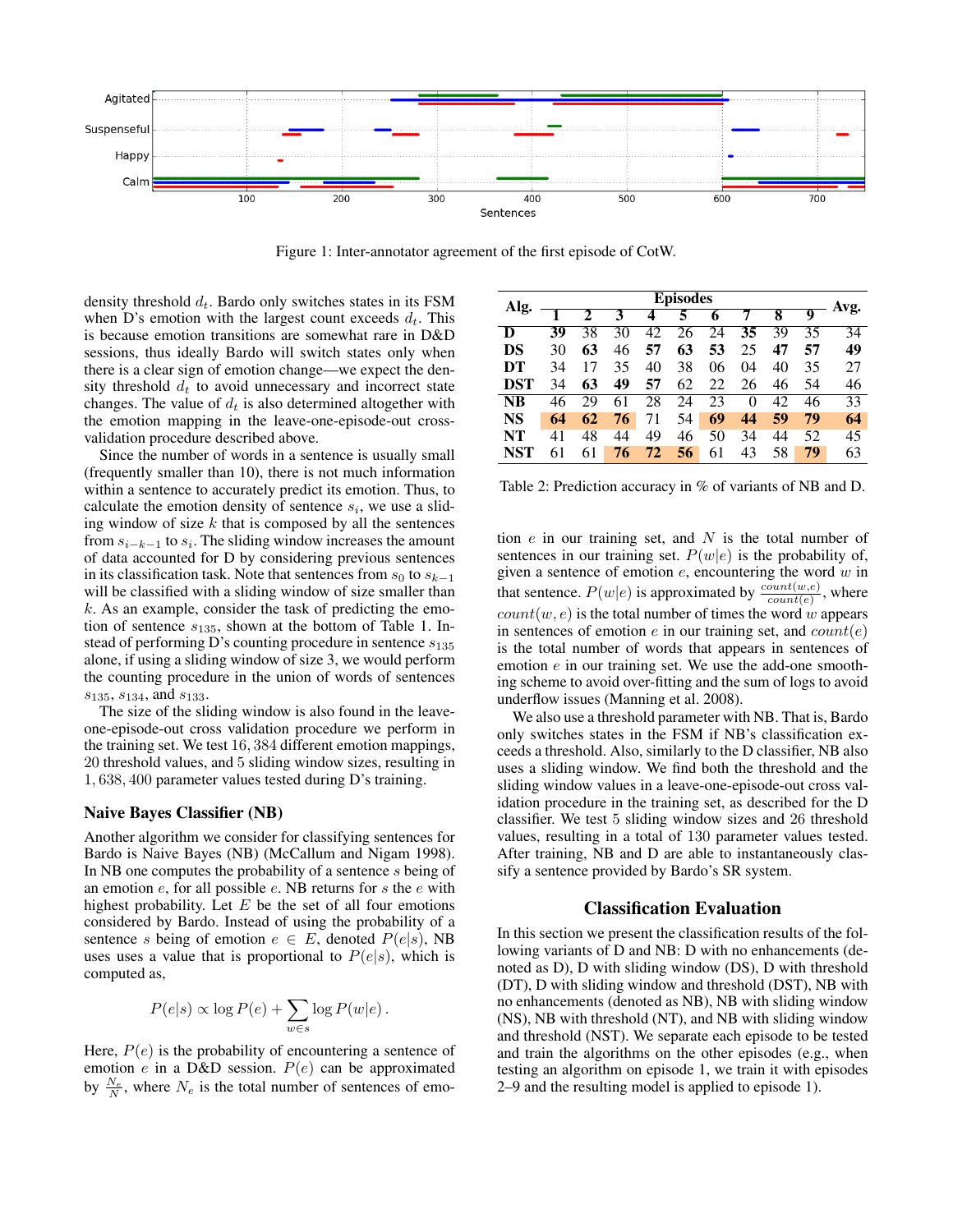Table 2 presents the accuracy obtained by the algorithms ("Alg.") in each episode in terms of the percentage of sentences correctly classified by the algorithms. The "Avg." column shows the algorithm's average percentage accuracy. Numbers highlighted in bold indicate the best performing variant amongst all D-based or all NB-based algorithms in a given episode. For example, row D has bold numbers for episodes 1 and 7, indicating that amongst all D-based variants, D performed best in these two episodes. We highlight the background of a cell if the number in the cell represents the best result across all algorithms. For example, NS and NST were the best-performing algorithms in episode 3.

### **Discussion**

Overall the NB approaches perform better than the D approaches. NS performs best on average, with NST being slightly less accurate, which suggests that the threshold does not improve the accuracy of the method when the sliding window is used. Similar result is observed with DS and DST, where the former is slightly more accurate than the latter.

In some cases the parameters used with the D approaches do not generalize well. For example, D is more accurate than DT in episodes 2 and 7. This is because the threshold value returned by our cross-validation procedure for DT does not generalize well to episodes 2 and 7. In fact, episode 7 is difficult to all algorithms, with NS being only 44% accurate in that episode and NB being wrong in all its prediction attempts. In episode 7 the PCs talk to different groups of NPCs trying to make an alliance for an imminent war. This episode contrasts with the others because the DM and PCs role play their characters without using the game mechanics. By contrast, the other episodes have scenes in which the PCs are stealthy or aggressive, which require the use of the game mechanics. The NB-based algorithms often rely on identifying the use of game rules to make accurate predictions. For example, episodes 3, 4, and 9 have a mixture combat and stealthy scenes and NS is able to accurately detect them, as can be observed by the algorithm's accuracy in those episodes. We conjecture that our classifiers would be more accurate in episode 7 if we had other episodes that were similar to episode 7 in the training set.

We inspected the set of most common words of the NBbased classifiers for each emotion and found that words related to game mechanics are discriminative in the sense that they appear often in sentences of one of the emotions and rarely in sentences of the other emotions. For example, the words *check*, *perception*, and *stealth* appear frequently in sentences of the Suspenseful emotion and rarely in sentences of the other emotions. Similarly, the words *damage* and *initiative* are discriminative words for the Agitated emotion. These are all words related to the mechanics of D&D.

# User Studies Evaluation

The results presented in Table 2 show how accurate different learning models employed by Bardo can be, but it offers no insights on how humans perceive the selections made by the algorithm—for that we conduct a user study.

### Empirical Methodology

We perform our study online with edited videos from the CotW campaign. Namely, we replace the original background songs with the songs selected by Bardo employing NS. We edit 5 excerpts of the CotW campaign with Bardo. NS is trained with episodes different than the one from which the excerpt is extracted. For example, if an excerpt is extracted from episode 1, then NS is trained with all episodes but 1. Each excerpt is approximately 2 minutes long and contains representative scenes of a typical D&D session. Also, we selected the excerpts for which NS's accuracy varied considerably. This way we would be able to relate the participants preferences with NS's accuracy. Finally, to avoid possible biases in our excerpt selection, the average accuracy of NS in the 5 excerpts is similar to NS's average accuracy in the entire dataset—approximately 64%.

We use as baseline the background music selection made by the video authors while editing their CotW videos. However, instead of using the videos with their original background music, to perform a fair comparison, we edit the videos to use the same set of songs Bardo uses. That is, we replace what we consider to be the Calm songs in the original videos by our Calm song, and so on. We use a set of songs different than the ones used in the original videos because we do not have easy access to the original songs. The songs we use are similar to the originals in the sense that they all fit in the D&D's fantasy genre. Also, the emotions in our songs are clearly differentiable so the participants can easily notice the background music changes.

One caveat of using the original videos edited with our songs as baseline is that the video authors might have selected different emotions in their editing process if they had used our songs instead of theirs. Another caveat of this approach is that it requires us to label the emotions of the original songs so they can be replaced by our songs. The labeling of the original songs was performed by two independent annotators and only one disagreement occurred, which was resolved by a third independent annotator.

Note that the authors of the videos had much more information than Bardo to make their background music selection. This is because the video authors selected the background music as a post-processing step, after the videos were recorded. As such, they could spend as much time as needed, and they knew what was going to happen in the story and could use such information to bias their decisions. By contrast, Bardo did not know what was going to happen in the story, and it had to make its decisions in real time.

The video excerpts we use have no sentences of the Happy emotion, thus we use three songs in our experiment, one for the Agitated scenes, one for the Suspenseful, and one for the Calm. Each participant listened to excerpts of all three songs after answering our consent form and before evaluating the videos. The participants were told that they would evaluate the background music used in several video excerpts of a D&D campaign, and those three songs were the only songs that would be used as background music. We believe that we reduce the chances of a participant evaluating the quality of the songs instead of the song selection procedure by telling them which songs will be used as background music.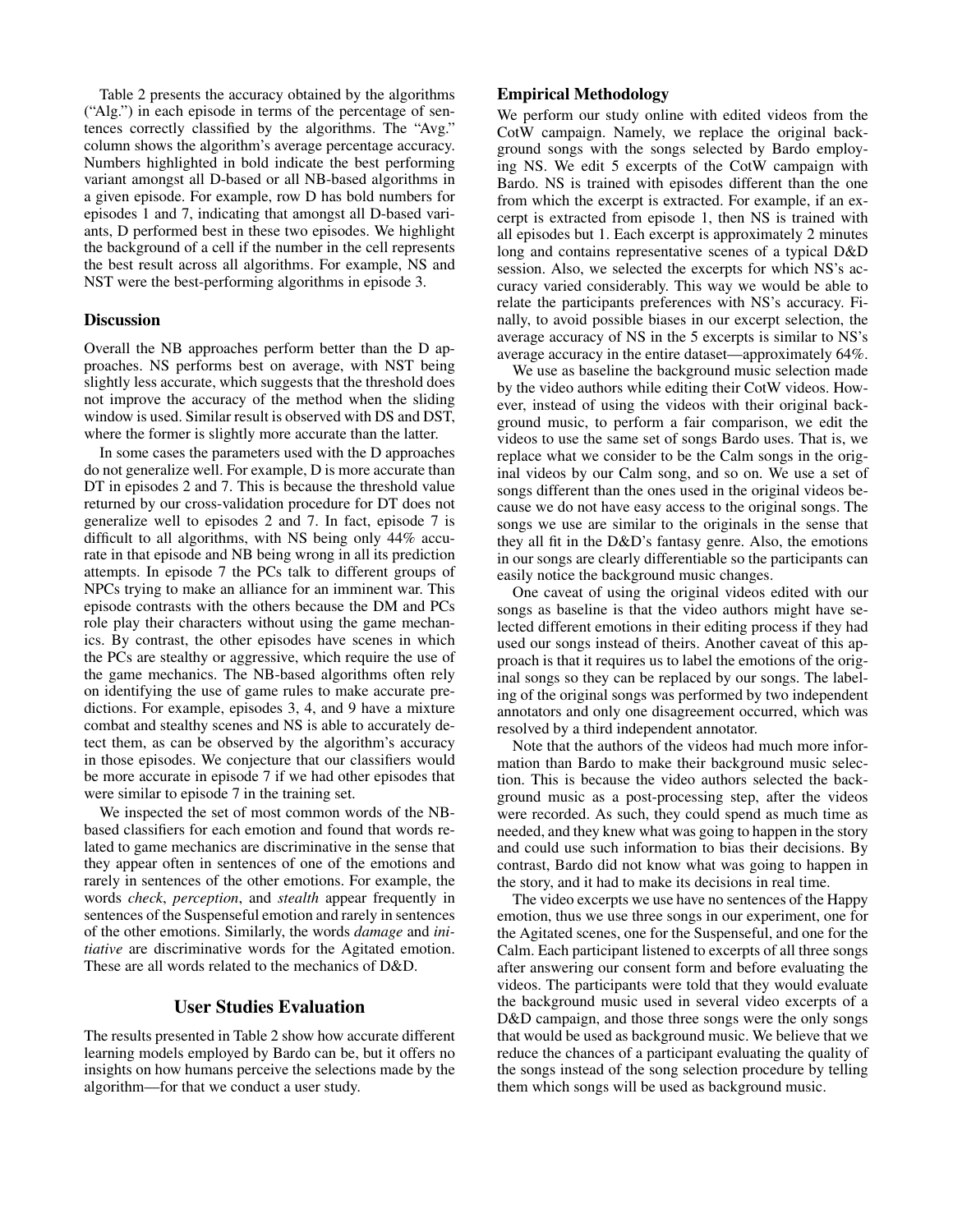| Method          | <b>Video Excerpts</b> |       |       |       |       |  |  |
|-----------------|-----------------------|-------|-------|-------|-------|--|--|
|                 | V1                    | V2    | V3    | V4    | V5    |  |  |
| Bardo           | 60.60                 | 55.73 | 14.75 | 73.77 | 62.30 |  |  |
| <b>Baseline</b> | 16.42                 | 22.95 | 60.65 | 11.48 | 9.84  |  |  |
| Tie+            | 16.42                 | 9.84  | 21.32 | 6.55  | 13.11 |  |  |
| Tie-            | 6.56                  | 11.48 | 3.28  | 8.20  | 14.75 |  |  |
| NS              | 80.55                 | 20.00 | 52.63 |       | 86.66 |  |  |

Table 3: Comparison between accuracy and user preference

After listening to the songs each participant watched two versions of the same video excerpt, one with the video authors' emotion selection of background music and another with Bardo's. The order in which the videos appeared was random to prevent ordering biases. We included a brief sentence providing context to the participant, to ensure they would understand to story being told in each excerpt. The participants could watch each video as many times as they wanted before answering the question: "Which video has the most appropriate background music according to the context of the story?". The participant could choose one of the options: "Video 1", "Video 2", "The background music used in both videos are equally appropriate", and "The background music used in both videos are equally inappropriate". After marking their answer, the participants would evaluate another pair of excerpts. The order in which the pairs of excerpts appeared was also random. The participants answered a demographic questionnaire after evaluating all excerpts.

Our experiment was advertised in D&D communities in the social media. In total we had 66 participants, 57 males, 8 females, and 1 other, with average age of 26. All participants had at least some experience playing RPGs. We have removed the answers of 3 participants who reported to have only basic proficiency in English (the language used in the videos and in the study), and of 2 participants who reported problems with their audio system during the experiment. We report the results of the remaining 61 participants, which resulted in 305 answers (5 pairs of videos for each participant).

### User Study Results

The videos edited by Bardo were preferred 163 times by the participants, while the Baseline was preferred 74 times, and the approaches tied 68 times. The difference between Bardo and Baseline is significant according to a two-sided binomial test ( $p = 7.325 \times 10^{-9}$ ). Table 3 shows the detailed results for all 5 excerpts used in our study. The upper part of the table shows the percentage of times the participants chose the videos edited by Bardo, by the Baseline, and the percentage of times the participants thought the videos to be equally appropriate (Tie+), and equally inappropriate (Tie-). For example, for the second excerpt (V2), the participants preferred Bardo's video in 55.73% of the answers, and for the third excerpt (V3) the participants preferred the Baseline video in 60.65% of the answers. The last row of the table shows NS's accuracy in each excerpt. The highlighted cells show the best performing approach (Bardo or Baseline).

# Discussion

The results of our user study show a clear preference for the video editing provided by Bardo over that provided by the video authors. Despite the caveats of our Baseline, these results demonstrate the potential of Bardo for enhancing the players' experience in tabletop games. The results shown in Table 3 allow us to better understand the participants preferences for the music selection made by our system. We observe that there is some correlation between NS's accuracy with people's preferences. For example, NS has 100% accuracy in V4, which is also the excerpt Bardo performed best: it was preferred in 73.77% of the answers for V4. If we add Tie+ to this percentage, we obtain a positive answer in 80.32% of the cases for Bardo. On the other hand, NS has an accuracy of only 20% and Bardo a preference of 55.73% in V2, while NS has an accuracy of 52.63% and Bardo a preference of only 14.75% in V3.

The results for V2 and V3 suggest that factors other than NS's accuracy can affect the participants preferences. In V2 Bardo mistakenly chooses Agitated instead of Suspenseful for most of the excerpt. However, since the excerpt depicts a Suspenseful scene with some action, most of the participants were fine with the Agitated song selected by Bardo. The excerpt V3 depicts a scene in which a group of barbarians (PCs) go out on a hunt for food, and after killing an elk, a bear sneaks up upon them. Bardo selects the Agitated emotion due to the action of hunting the elk, and it eventually switches to Suspenseful due to the mechanics of the game used before the bear appears (the DM asked the PCs to *roll their perception*, which is usually related to suspenseful moments). Although a brief switch from Agitated to Suspenseful is correct according to the dataset, Bardo's timing is not good and it only switches to Suspenseful after the PCs had engaged in combat with the bear, which is wrong, as the combat indicates another Agitated moment. The Baseline appears to use its knowledge of what is going to happen in the story and selects Calm for the combat with the elk and switches to Agitated once the bear appears—the Baseline raises the stress of the background music as the DM raises the danger the PCs face. Since Bardo has no knowledge of the future, it has no means of using similar technique.

We had a serendipity moment when analyzing the results of excerpt V1. V1 starts at sentence 352 and finishes at sentence 388 of episode 1. Figure 1 shows that there was a disagreement amongst the annotators during the labeling process of V1. It was eventually decided that all sentences in V1 are Agitated. However, Bardo made a transition from Agitated to Suspenseful, as originally suggested by one of the annotators. After watching the video edited by Bardo, all annotators were convinced that the system made a better selection than the annotators themselves.

### **Conclusions**

We introduced Bardo, a real-time intelligent system to automatically select the background music for tabletop RPG games. Bardo was evaluated with a real-world online campaign of D&D. We evaluated the accuracy of two classifiers for our emotion classification task. Our results showed